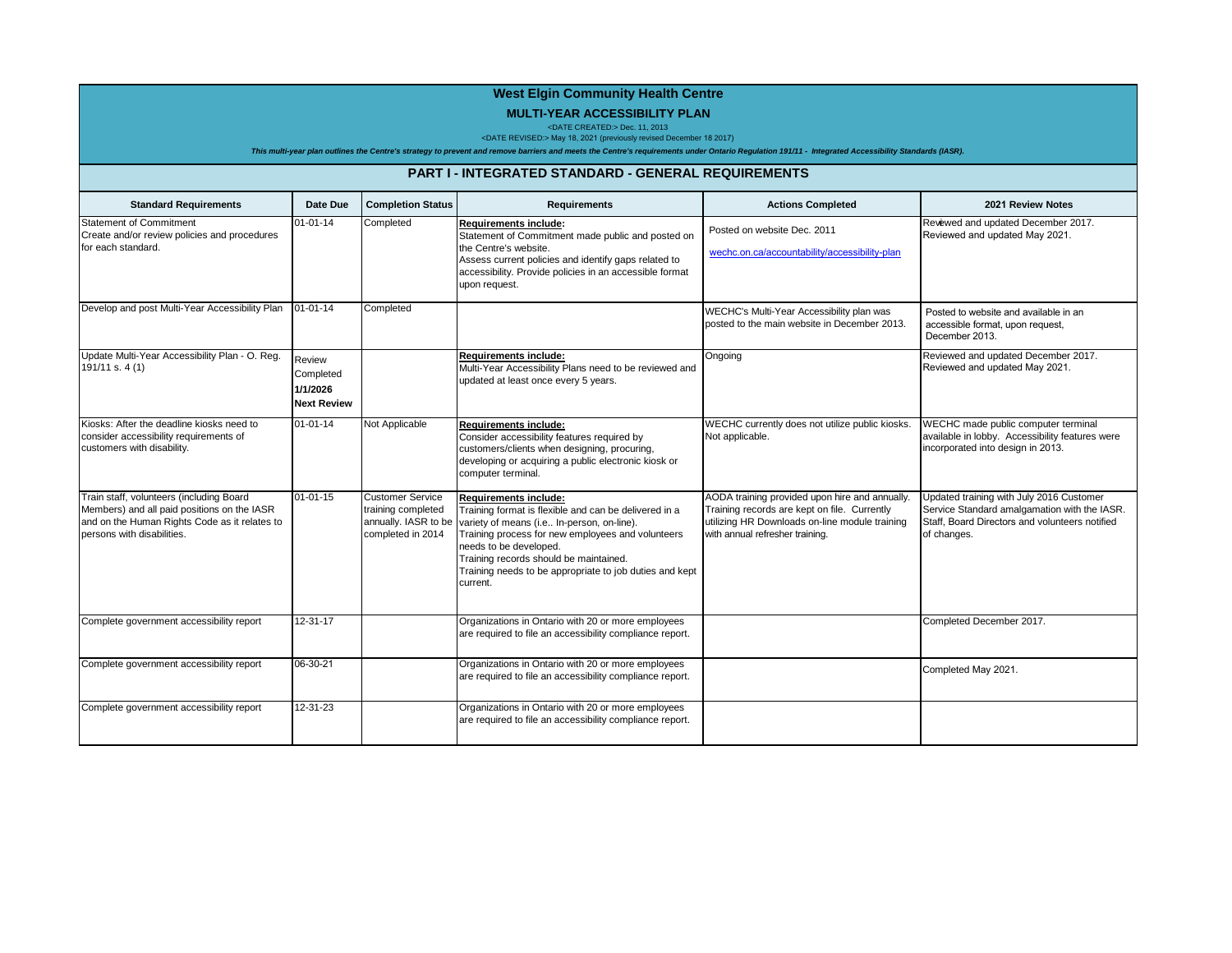| <b>West Elgin Community Health Centre</b>                                                                                                                                                                                                                                         |                |                          |                                                                                                                                                                                                                                                                                                                                                                                                                                                                  |                                                                                                                                                                                                                                                                                                                                                                                                                                                                                                             |                                                                                                                                        |                                                           |
|-----------------------------------------------------------------------------------------------------------------------------------------------------------------------------------------------------------------------------------------------------------------------------------|----------------|--------------------------|------------------------------------------------------------------------------------------------------------------------------------------------------------------------------------------------------------------------------------------------------------------------------------------------------------------------------------------------------------------------------------------------------------------------------------------------------------------|-------------------------------------------------------------------------------------------------------------------------------------------------------------------------------------------------------------------------------------------------------------------------------------------------------------------------------------------------------------------------------------------------------------------------------------------------------------------------------------------------------------|----------------------------------------------------------------------------------------------------------------------------------------|-----------------------------------------------------------|
| <b>MULTI-YEAR ACCESSIBILITY PLAN</b><br><date created:=""> Dec. 11, 2013<br/><date revised:=""> Dec. 18, 2017 (previously revised December 30, 2013)</date></date>                                                                                                                |                |                          |                                                                                                                                                                                                                                                                                                                                                                                                                                                                  |                                                                                                                                                                                                                                                                                                                                                                                                                                                                                                             |                                                                                                                                        |                                                           |
|                                                                                                                                                                                                                                                                                   |                |                          |                                                                                                                                                                                                                                                                                                                                                                                                                                                                  |                                                                                                                                                                                                                                                                                                                                                                                                                                                                                                             |                                                                                                                                        | <b>PART II - INFORMATION &amp; COMMUNICATION STANDARD</b> |
| <b>Standard Requirements</b>                                                                                                                                                                                                                                                      | Date Due       | <b>Completion Status</b> | <b>Requirements</b>                                                                                                                                                                                                                                                                                                                                                                                                                                              | <b>Actions Completed</b>                                                                                                                                                                                                                                                                                                                                                                                                                                                                                    | 2021 Review Notes                                                                                                                      |                                                           |
| Processes for receiving and responding to<br>feedback shall ensure that the processeses are<br>accessible to persons with disabilities by<br>providing or arranging for the provision of<br>accessible formats and communications<br>supports, upon request. O. Reg. 191/11 11(1) | $01 - 01 - 15$ | Completed                | <b>Requirements include:</b><br>Develop a process for responding to requests for<br>alternative formats and supports. Notify the public<br>about the availability of formats and communication<br>supports. Method takes into account the person's<br>accessibility needs due to disability.                                                                                                                                                                     | Procedure:<br>Feedback from a member of the public about the<br>delivery of care to persons with disabilities may<br>be given by telephone, in person, in writing, in<br>electronic format or through other methods.<br>Accordingly, and where possible, Staff and/ or<br>Managers should provide a Feedback/ Complaint<br>Form and encourage the client to document the<br>feedback and provide assistance to complete the<br>form if required.<br>These forms can also be made available at<br>reception. | Ongoing                                                                                                                                |                                                           |
| Accessible Formats and Communication<br>Supports                                                                                                                                                                                                                                  | $01 - 01 - 16$ | Completed                | <b>Requirements Include:</b><br>Provide accessible formats and communication<br>supports for persons with disabilities in a timely manner<br>that takes into account the person's accessibility needs<br>due to disability and at a cost that is no more than the<br>regular cost charged to other persons. The Centre will<br>consult with the person making the request in<br>determining the suitability of an accessible format or<br>communication support. | Consulting with the person making the request,<br>requests will be handled in a timely and cost<br>effective manner taking into account the person's<br>accessibility needs and communication supports.                                                                                                                                                                                                                                                                                                     | Ongoing                                                                                                                                |                                                           |
| Emergency Procedure, Plans and Public Safety 01-01-12<br>Information - make the Centre's emergency<br>and public safety information in an accessible<br>format and with appropriate communication<br>supports, as soon as practicable, upon request.                              |                | Completed                | <b>Requirements include:</b><br>Review emergency and public safety information<br>provided. Develop a process for responding to<br>requests for alternative formats and supports.                                                                                                                                                                                                                                                                                | WECHC reviewed the Emergency and Public<br>Safety information in 2011. Emergency<br>information is available in a variety of formats.                                                                                                                                                                                                                                                                                                                                                                       | Occupational Health and Safety policies and<br>procedures reviewed annually. Workplace<br>emergency response information under review. |                                                           |
| Accessible Website and Web Content - Internet 101-01-14<br>websites developed after deadline must<br>conform with WCAG 2.0 level A                                                                                                                                                |                |                          | Applied only to a website created after this January 1,<br>2014 deadline - new internet websites and web content<br>must conform with WCAG 2.0 Level A.                                                                                                                                                                                                                                                                                                          | Website was refreshed in August 2014 and met<br>the new standards.                                                                                                                                                                                                                                                                                                                                                                                                                                          | Completed                                                                                                                              |                                                           |
| All internet website and website content<br>conforms with WCAG 2.0 level AA (excluding<br>live captioning and audio description)                                                                                                                                                  | $01 - 01 - 21$ |                          | By January 1, 2021, all website and web content must<br>conform with WCAG 2.0 Level AA, other than, i.<br>success criteria 1.2.4 Captions (Live), and ii. success<br>criteria 1.2.5 Audio Descriptions (Pre-recorded). O.<br>Reg. 191/11, s. 14 (4).                                                                                                                                                                                                             | Will adapt when website is refreshed.                                                                                                                                                                                                                                                                                                                                                                                                                                                                       | Completed. Updated website came<br>online in June 2020.                                                                                |                                                           |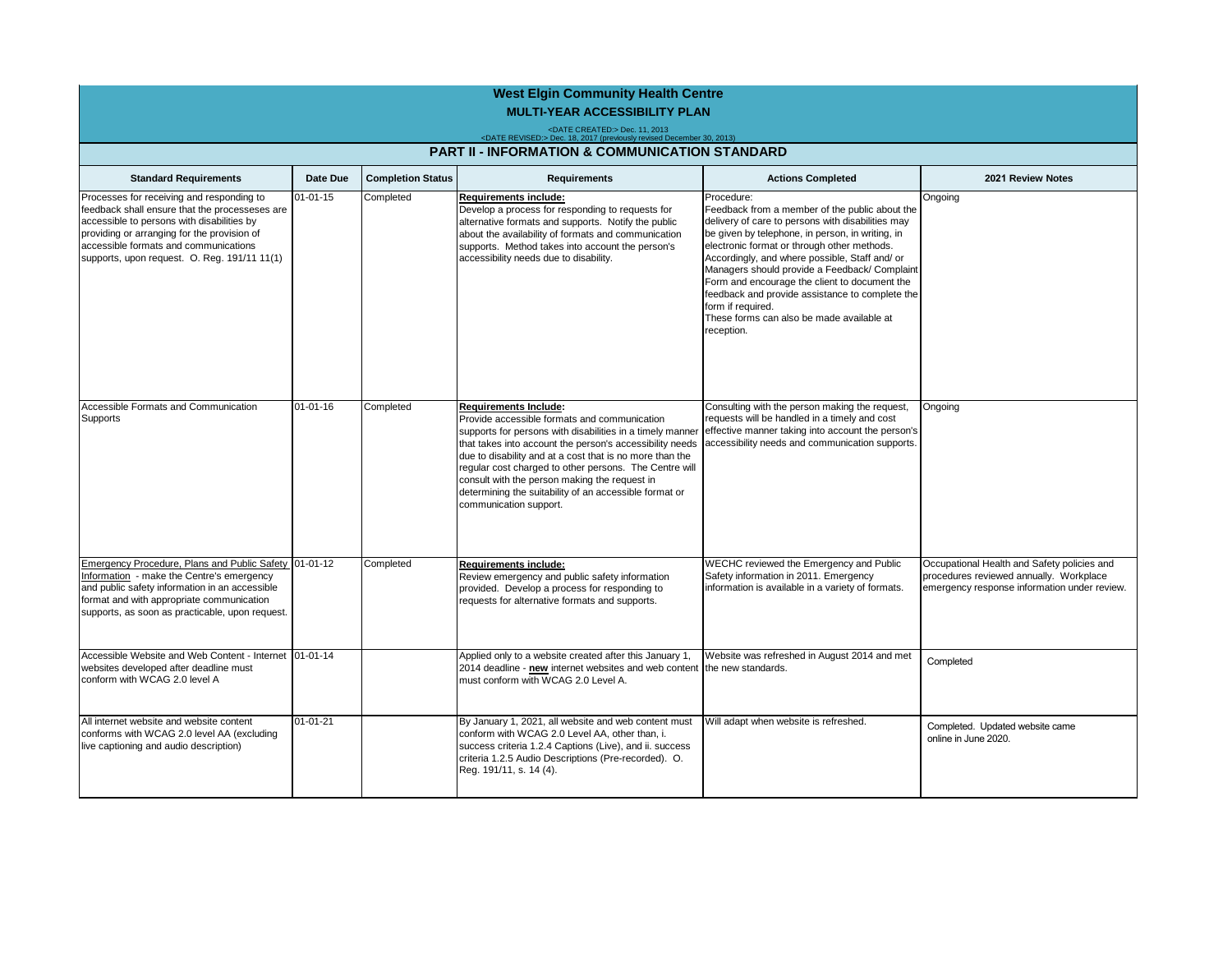## **West Elgin Community Health Centre MULTI-YEAR ACCESSIBILITY PLAN**

<DATE CREATED:> Dec. 11, 2013

<DATE REVISED:> May (previously revised December 18, 2017

## **PART III - EMPLOYMENT STANDARD**

| <b>Standard Requirements</b>                                                                                                                                                  | Date Due       | <b>Completion Status</b> | <b>Requirements</b>                                                                                                                                                                                                                                                                                                                                                                | <b>Action Completed</b>                                                                                                                                                                                                                                                                        | 2021 Review Notes                                                                                                                                                             |
|-------------------------------------------------------------------------------------------------------------------------------------------------------------------------------|----------------|--------------------------|------------------------------------------------------------------------------------------------------------------------------------------------------------------------------------------------------------------------------------------------------------------------------------------------------------------------------------------------------------------------------------|------------------------------------------------------------------------------------------------------------------------------------------------------------------------------------------------------------------------------------------------------------------------------------------------|-------------------------------------------------------------------------------------------------------------------------------------------------------------------------------|
| Recruitment - General: Notify employees and<br>the public about the availability of<br>accommodation for applicants with disabilities in<br>the Centre's recruitment process. | 01-01-16       |                          | <b>Requirements include:</b><br>Informing public/applicants of the organization's<br>accommodation policy.                                                                                                                                                                                                                                                                         | Information included on all job postings, job<br>advertisements, at initial invitation to interview.                                                                                                                                                                                           | Policy AODA-108<br>Reviewed May 2021.<br>Ongoing. AODA Policies posted<br>on website.                                                                                         |
| Assessment: Inform selected candidates that<br>accommodation are available upon request in<br>relation to materials and processes to be used.                                 | $01 - 01 - 16$ |                          | <b>Requirements include:</b><br>Inform candidates that accommodations are available<br>upon request in relation to the materials or processes<br>to be used. The Centre will consult with the applicant<br>and arrange for or provide suitable accommodation in a<br>manner that takes into account the applicant's<br>accessibility needs due to the disability.                  | Information included on all job postings, job<br>advertisements, at initial invitation to interview.                                                                                                                                                                                           | Policy AODA-108<br>Reviewed May 2021<br>Ongoing. AODA Policies posted<br>on website.                                                                                          |
| Selection: Inform a successful candidate that<br>the organization has policies to support people<br>with disabilities and job accommodations.                                 | $01 - 01 - 16$ |                          | Requirements include:<br>Notify the successful applicant of the Centre's policies<br>for accommodating employees with disabilities that take<br>into account an employee's accessibility needs due to<br>disability.                                                                                                                                                               | Include in Job Offer and Orientation<br>During the job offer inform the candidate that the<br>organization provides both job accommodation<br>and policies to support employees with<br>disabilities.<br>Include polices/procedures in the orientation<br>package and update job offer letter. | Policy AODA-108<br>Reviewed May 2021<br>Ongoing. AODA Policies posted<br>on website.                                                                                          |
| Informing Employees of Supports                                                                                                                                               | $01 - 01 - 16$ |                          | <b>Requirements include:</b><br>Inform all employees of its policies used to support<br>employees with disabilities, including, but not limited to,<br>policy on job accommodation that take into account an<br>employee's accessibility needs due to disability. New<br>employees will be informed as soon as practicable after<br>they begin their employment.                   | Employees will be notified when there are<br>changes to an existing policy.                                                                                                                                                                                                                    | Policy AODA-108<br>Reviewed May 2021<br>Ongoing. AODA Policies posted<br>on website.                                                                                          |
| <b>Accessible Formats and Communication</b><br><b>Supports for Employees:</b>                                                                                                 |                |                          | <b>Requirements include:</b><br>When the employee with a disability requests it, the<br>Centre will consult with the employee to provide, or<br>arrange for, the provision of accessible formats and<br>communication supports for information that is needed<br>in order to perform the employee's job and information<br>that is generally available to employees in the Centre. |                                                                                                                                                                                                                                                                                                | Policy AODA-108<br>Reviewed May 2021<br>Ongoing. AODA Policies<br>posted on website.<br>Introduced Microsoft Office 365<br>July 2021 with Built-In<br>Accessibility Features. |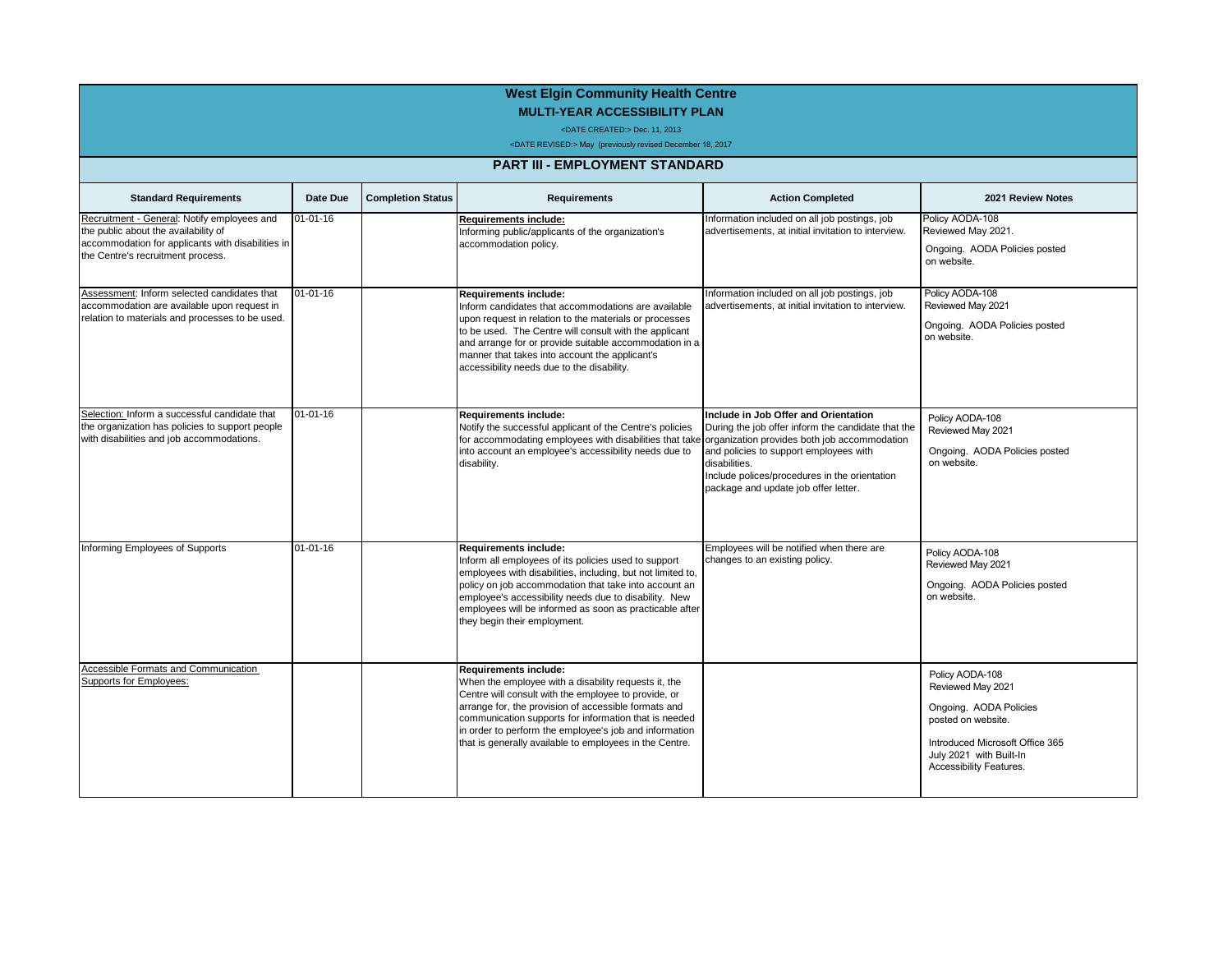| Workplace Emergency Response Information: 01-01-12<br>Provide individual workplace emergency<br>response information to employees who have a<br>disability                                                                                                                                                                                                                                                        |                | Completed                | <b>Requirements include:</b><br>If the disability is such that an individualized workplace<br>emergency response is necessary, and the Centre is<br>aware of the need for accomodation due to the<br>employee's disability, provide an individualized<br>emergency response (plan). If the plan includes<br>assistance, with the employee's consent, the Centre<br>provides the plan information to the person designated<br>to assist during a workplace emergency (in an<br>accessible format if required).                  | Process for emergency plans for employees with Policy AODA-108<br>both permanent and temporary disabilities is<br>incorporated in the recruitment and return to<br>work process. The Centre will provide the<br>information as soon as practicable after the<br>Centre becomes aware of the need for individual<br>workplace emergency response information. | Reviewed May 2021.<br>Ongoing. AODA Policies posted<br>on website.                                                                            |  |
|-------------------------------------------------------------------------------------------------------------------------------------------------------------------------------------------------------------------------------------------------------------------------------------------------------------------------------------------------------------------------------------------------------------------|----------------|--------------------------|--------------------------------------------------------------------------------------------------------------------------------------------------------------------------------------------------------------------------------------------------------------------------------------------------------------------------------------------------------------------------------------------------------------------------------------------------------------------------------------------------------------------------------|--------------------------------------------------------------------------------------------------------------------------------------------------------------------------------------------------------------------------------------------------------------------------------------------------------------------------------------------------------------|-----------------------------------------------------------------------------------------------------------------------------------------------|--|
| Documented Individual Accommodation Plans:<br>Written process for the development of<br>documented individual accommodation plans for<br>employees with disabilities.                                                                                                                                                                                                                                             | $01 - 01 - 16$ |                          | <b>Requirements include:</b><br>Process to include employee participation in the<br>development of the individual accommodation plan with<br>the employee assessed on an individual basis, steps to<br>protect privacy, reassessment timeframe, denial of<br>request process, in a format that takes into account the<br>employee's accessibility needs due to disability, include<br>information about accessible formats and<br>communication supports provided, individualized<br>workplace emergency response information. |                                                                                                                                                                                                                                                                                                                                                              | Policy AODA-108<br>Reviewed May 2021.<br>Ongoing. AODA Policies posted<br>on website.                                                         |  |
| Return to Work Process: A return to work<br>process for the Centre's employees who have<br>been absent from work due to a disability and<br>require disability-related accommodations in<br>order to return to work.                                                                                                                                                                                              | $01 - 01 - 16$ |                          | The Centre documents the process and outlines the<br>steps the Centre will take to faciliate the return to work<br>of employees who were absent because of their<br>disability, use documented individual accommodation<br>plans.                                                                                                                                                                                                                                                                                              | Provide policy to new employees in the<br>orientation / onboarding package.                                                                                                                                                                                                                                                                                  | Policy AODA-108<br>Reviewed May 2021.<br>Ongoing. AODA Policies<br>posted on website.                                                         |  |
| Performance Management, Career<br>Development and Advancement, Redeployment<br>(recall or job change): processes will take into<br>account the accessibility needs of employees<br>with disabilities, as well as individual<br>accommodation plans, when using the Centre's<br>performance management process, career<br>development, advancement, and redeployment<br>in respect of employees with disabilities. | $01 - 01 - 16$ |                          |                                                                                                                                                                                                                                                                                                                                                                                                                                                                                                                                | Processes are accessible - paper, electronic,<br>oral. Accessible formats available for individual<br>accommodation plans.                                                                                                                                                                                                                                   | Policy AODA-108<br>Reviewed May 2021.<br>Ongoing. AODA Policies posted<br>on website.                                                         |  |
| <b>PART IV - TRANSPORTATION</b>                                                                                                                                                                                                                                                                                                                                                                                   |                |                          |                                                                                                                                                                                                                                                                                                                                                                                                                                                                                                                                |                                                                                                                                                                                                                                                                                                                                                              |                                                                                                                                               |  |
| <b>Standard Requirements</b>                                                                                                                                                                                                                                                                                                                                                                                      | Date Due       | <b>Completion Status</b> | <b>Requirements</b>                                                                                                                                                                                                                                                                                                                                                                                                                                                                                                            | <b>Action Completed</b>                                                                                                                                                                                                                                                                                                                                      | 2021 Review Notes                                                                                                                             |  |
| Standard applies to those who provide<br>conventional or specialized transit services such<br>as transit buses.                                                                                                                                                                                                                                                                                                   | 1/1/2017       |                          |                                                                                                                                                                                                                                                                                                                                                                                                                                                                                                                                |                                                                                                                                                                                                                                                                                                                                                              | West Elgin Community Health Centre introduced<br>an accessible van to assist our clients.<br>Transportation policy requirements under review. |  |